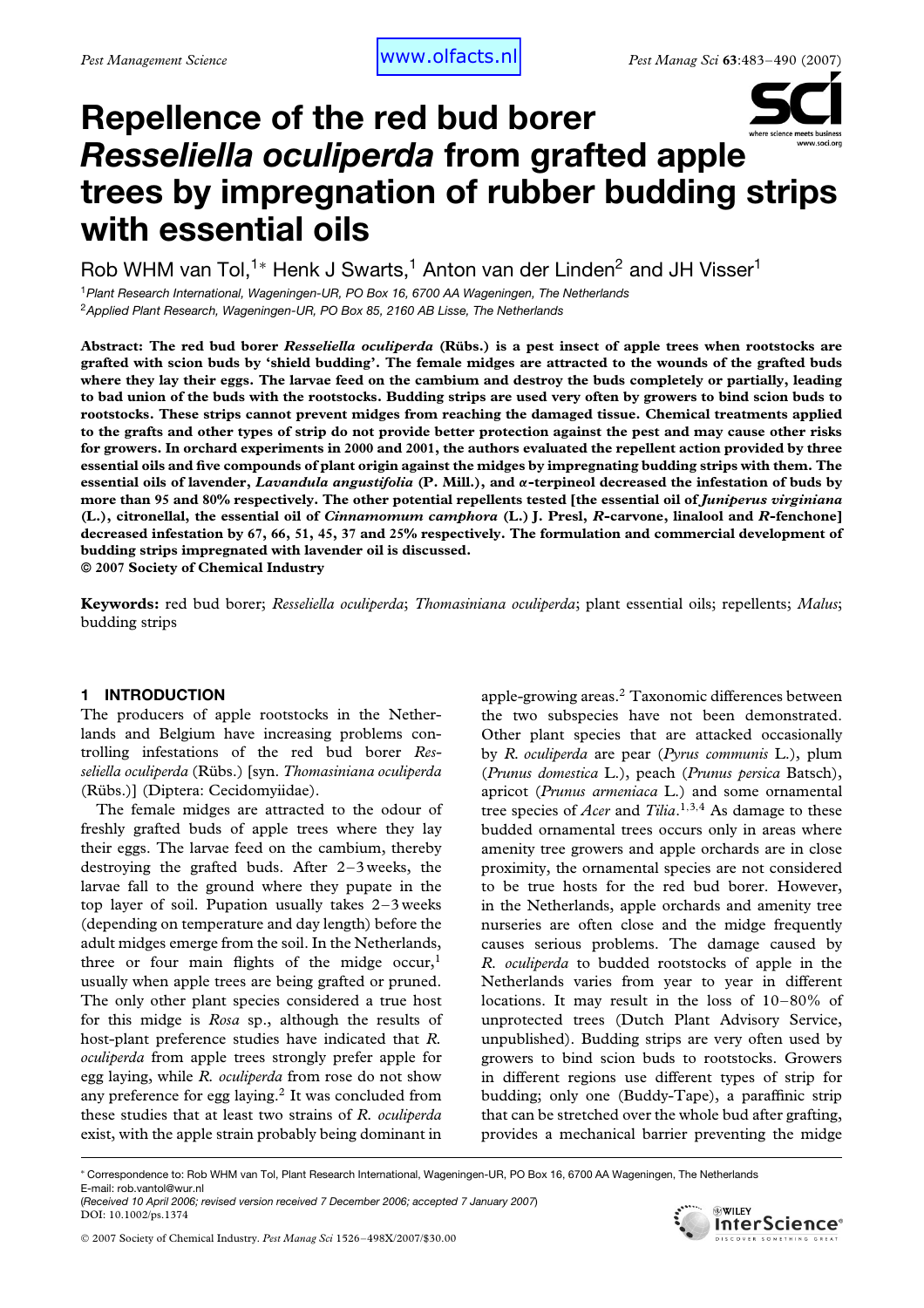from egg laying. The disadvantages associated with 'Buddy-Tape' are its high cost and, more importantly, the risk of buds rotting (the strips do not break down in autumn by weathering) or the strip breaking down early (through melting in high autumn temperatures) before the bud/rootstock unions heal. In both cases, growers face the costs of the extra labour needed to strip off the budding strips by hand and retape the trees, as well as the costs of replacing trees having damaged bud/rootstock unions.

Two alternative options to protect budded rootstocks against the red bud borer were considered. One was to identify the pheromone of the midge and use it to monitor and/or decrease the numbers of the pest. The pheromones of several midges have been identified,5*,*<sup>6</sup> but the practical value of using them other than for the better timing of chemical treatments is questionable. Monitoring the red bud borer with pheromones would be of little value for growers as infestations occur immediately after budding. The current treatment in the Netherlands against the pest is a single application with deltamethrin immediately after grafting. The efficacy of this treatment appears to be highly variable, and the treatment is not considered by growers to provide very reliable protection. The other option is the use of a repellent odour, impregnated in the budding strips, to prevent midges from laying their eggs. The repellence of insects with essential oils is an interesting, relatively new tool for the control of insects that mostly does not share the problems traditional insecticides have in relation to environmental and human toxicity. $7-9$  Owing to the unique site of action (disturbance of octopaminergic system), compounds in most essential oils affect only arthropods.7 The fumigation of insect pests in stored products<sup>10</sup> is very successful, often giving nearly 100% control, but the treatment of plants in greenhouses and open fields is not as effective on account of the high volatility of most essential oils. The slow rates of release from current formulations, ineffective application and high costs are some of the main problems that presently limit practical possibilities of using essential oils in open crop situations. For the red bud borer, some of these problems would be limited, as the repellents can be impregnated in the budding strips to release the odours at high concentrations on small areas of trees that need protection over only a short period (often only  $1-2$  weeks).

The authors therefore evaluated the efficacy of several essential oils and single components of plant origin in orchards after impregnating budding strips. Cost considerations partially determined the selection of the products tested. A small survey among growers participating in the research revealed that the maximum acceptable cost for each impregnated strip (in 2001) should not exceed 4 eurocents. The cost of currently available unimpregnated budding strips varies between 1 and 1.3 eurocents per strip; this limits the total cost of impregnating repellents to approximately 2 eurocents per strip.

## **2 MATERIALS AND METHODS**

# **2.1 Budding strips, essential oils and single compounds of plant origin**

Rubber budding strips are used by many growers in the Netherlands to bind scion buds to rootstocks. The strips usually break down by weathering, or must be removed 2–3 weeks after the unions have healed. Budding strips, 180 mm long and 6 mm wide, (Flexiband; Fleischhauer, Germany) were impregnated with one of three essential oils or five pure compounds. The strips were impregnated by mixing with essential oil or compound dissolved in distilled dichloromethane in a rotating powder flask until dryness (∼20 min at 30 rpm). Impregnated strips were then placed on filter paper in a fume cupboard for ∼2 h until the solvent had evaporated, sealed in aluminium-coated envelopes and stored at  $-20$  °C until used in the field. The essential oils tested (Table 1) were from camphor tree [*Cinnamomum camphora* (L.) J. Presl], red cedar (*Juniperus virginiana* L.) and lavender (*Lavandula angustifolia* P. Mill.). The single compounds tested (Table 1) were *α*-terpineol, (*R*)-(−)-carvone, linalool, (*R*)-(−)-fenchone and citronellal. As a positive control treatment for comparison in 2000 and 2001, unimpregnated Flexiband strips were used; as negative controls, 'Buddy-Tape' (paraffinic band, 2 cm wide) (Aglis, Japan) was used in both years, and in 2001 Flexiband with deltamethrin 25 g  $L^{-1}$  EC (Decis; Agrevo, The Netherlands) diluted at 20 mL in 100 L water and sprayed immediately after connection of buds with the strip to the rootstock. Deltamethrin is an insecticide used by growers as an alternative for Buddy-Tape. Buddy-Tape consists of a thin paraffinic strip stretched over the buds after grafting, forming a mechanical barrier to prevent female midges from laying their eggs.

## **2.2 Release of compounds from budding strips**

To determine the release of the volatile compounds from the impregnated budding strips on different days after exposure to the open air at  $20^{\circ}$ C, 1 cm long strips were cut from five randomly chosen rubber strips and placed in one vial with 5 mL distilled dichloromethane and  $1 \mu$ g undecane mL<sup>-1</sup> as an internal standard. The strips were shaken for 5 h, and the dissolved components released from the strips were analysed by gas chromatography/mass spectrometry (GC-MS). Each treatment was performed in duplicate.

The amounts of each of the compounds in the impregnated Flexibands were measured and expressed as the percentages released from the strips on days 1, 2, 3 and 7 relative to day  $0 (= 0\%)$ ; for the essential oils, only the major compounds are shown (Fig. 1): linalool and linalyl acetate for lavender oil; camphor, 1,8-cineole and linalool for camphor tree oil; and *α*-thujone, 1,8-cineole and camphor for red cedar oil).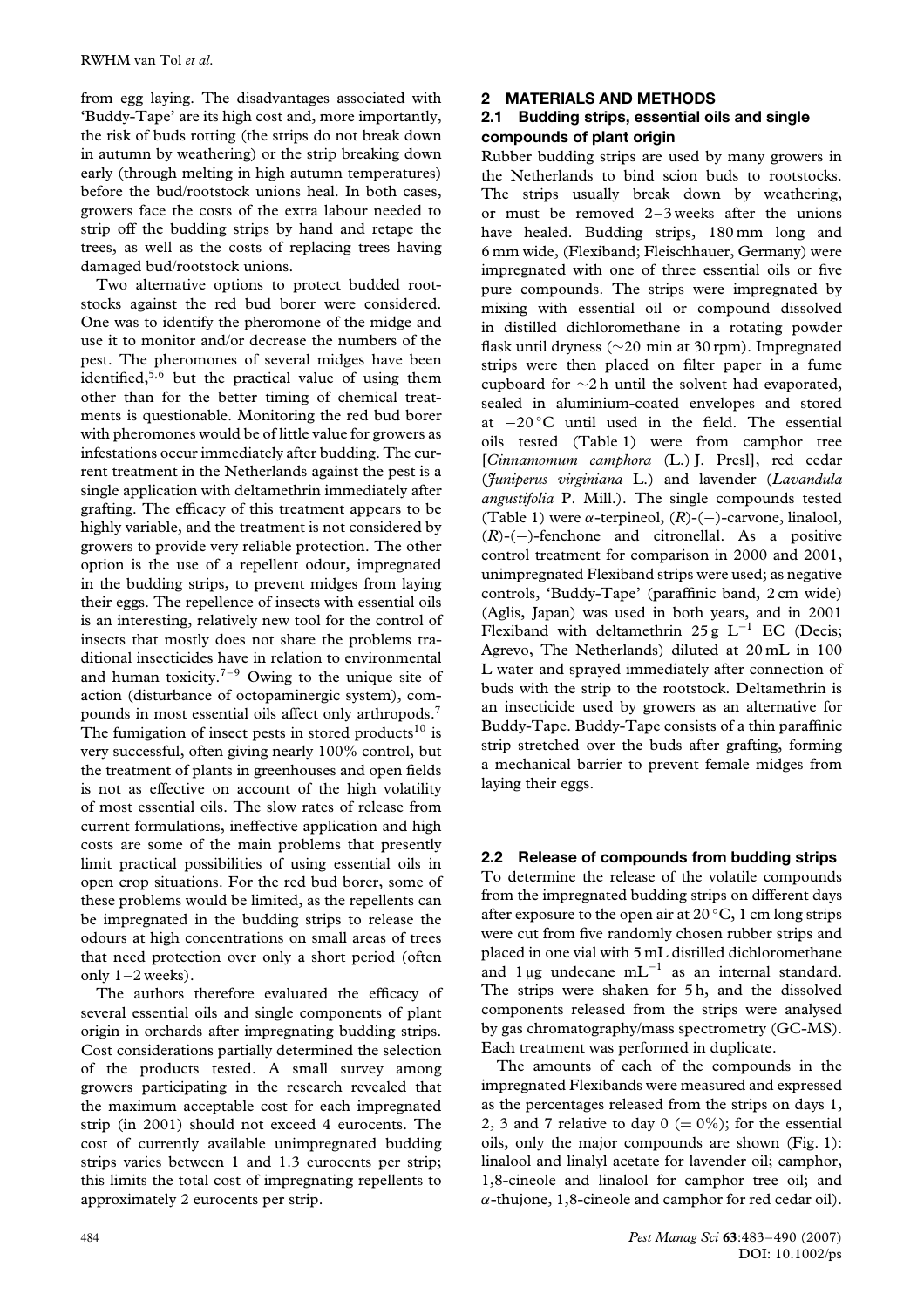| Table 1. Main compounds present in essential oils and single compound products (% of total product) impregnated in rubber budding strips for |  |  |
|----------------------------------------------------------------------------------------------------------------------------------------------|--|--|
| control of the red bud borer, Resseliella oculiperda                                                                                         |  |  |

| Compound                   | Treatment <sup>a</sup> |                  |                 |          |                     |         |                                        |             |  |
|----------------------------|------------------------|------------------|-----------------|----------|---------------------|---------|----------------------------------------|-------------|--|
|                            | Camphor<br>tree oil    | Red cedar<br>oil | Lavender<br>oil | Linalool | $\alpha$ -Terpineol |         | $(R)-(-)$ -Carvone $(R)-(-)$ -Fenchone | Citronellal |  |
| 1,8-Cineole                | 30                     | 14               |                 |          |                     |         |                                        |             |  |
| Camphor                    | 35                     | 11               |                 |          |                     |         |                                        |             |  |
| Linalool                   | 11                     |                  | 39              | 96       |                     |         |                                        |             |  |
| Linalyl acetate            |                        |                  | 44              |          |                     |         |                                        |             |  |
| $\alpha$ -Terpineol        | 4                      | $\overline{4}$   |                 |          | 99                  |         |                                        |             |  |
| $\alpha$ -Thujone          |                        | 31               |                 |          |                     |         |                                        |             |  |
| $(R)-(-)$ -Carvone         |                        |                  |                 |          |                     | >99     |                                        |             |  |
| $(R)-(-)$ -Fenchone        |                        |                  |                 |          |                     |         | >99                                    |             |  |
| Citronellal                |                        |                  |                 |          |                     |         |                                        | 95          |  |
| Mean amount per strip (g)b | 0.14                   | 0.06             | 0.08            | 0.08     | 0.12                | 0.12    | 0.08                                   | 0.06        |  |
| Origin (company)           | Roth                   | Roth             | Roth            | Fluka    | Acros               | Aldrich | Fluka                                  | Acros       |  |

<sup>a</sup> Camphor tree, *Cinnamomum camphora*; red cedar, *Juniperus virginiana*; lavender, *Lavandula angustifolia*.

**b** Total amount of essential oil or compound product present per budding strip at the start of the field experiments.



**Figure 1.** Release over time (*n* = 2) of the main compounds from Flexiband rubber budding strips after exposure to the open air at 20 °C. A: red cedar oil, *Juniperus virginiana*; B: camphor oil, *Cinnamomum camphora*; C: lavender oil, *Lavandula angustifolia*; D: single compounds, citronellal, (*R*)-(−)-carvone, linalool, (*R*)-(−)-fenchone and *<sup>α</sup>*-terpineol. Lines presented are the best fitting lines (*R*<sup>2</sup> *<sup>&</sup>gt;* <sup>0</sup>*.*96) for the release of the specific volatiles over 7 days.

## **2.3 Field experiment**

Two field tests were done in a commercial orchard of apple (*Malus domestica* 'Jonagold') in Puiflijk, The Netherlands, in 2000 and 2001. The orchard, with trees at  $2 \text{ m} \times 2 \text{ m}$  spacing, was managed under MBT guidelines<sup>11</sup> (MBT is a system whereby fruit growers in the Netherlands can choose pesticides voluntarily limited to those with low damage to the environment and natural enemies) and was selected for its high infestation of the red bud borer.

A randomised complete block design, with four blocks, was used for both experiments. Each plot comprised a single tree on which four randomly chosen branches were used for budding with one treatment only; there were five trees for each treatment in each block. The blocks were separated by one row of untreated apple trees. The distances between the treated trees in each block were considered large enough because, in preliminary tests, the repellents tested influenced egg laying by the midge only at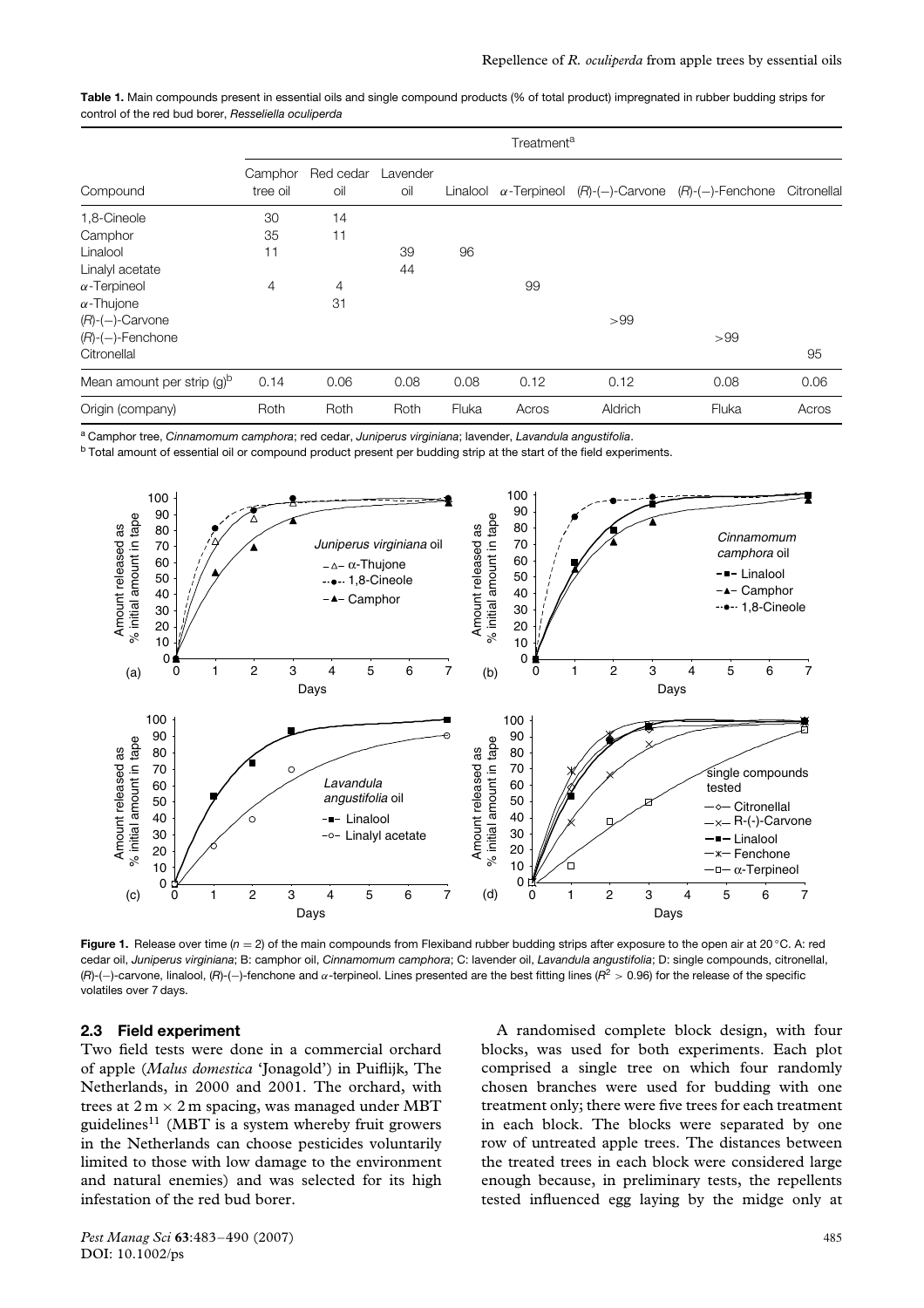distances less than 1 cm from the impregnated budding strips on the branches. Artificial wounds on branches 1 cm from impregnated strips connecting grafted buds with the rootstock gave infestations similar to those on grafted buds with untreated strips (personal observation).

Ten different treatments were performed in 2000, and five in 2001 (Figs 2 and 3). In the 2000 experiment, the trees were grafted on 22 August 2000 and checked on 12 September for tissue damage caused by larvae, infestation by larvae, number of larvae per grafted bud and phytotoxicity. In the 2001 experiment, the trees were grafted on 14 August 2001 and, on 5 September, they were checked for the same damage parameters that were used in 2000. Tissue damage was expressed as the percentage of the surface of the grafted tissue damaged by the larvae, and infestations as the percentage of grafted buds infested by larvae. Phytotoxicity was expressed as the percentage of the surface of the grafted tissue showing symptoms of necrosis. In the 2001 experiment only, test trees were also checked (on 8 April 2002) for successful union of the buds with the rootstocks. For this observation, 40 additional graftings on five trees (= plots) per treatment per block were incorporated in the 2001 experiment because of the destructive sampling required for the observations on tissue damage and larval infestations. Successful union of the buds with the rootstock was determined by visual observation (successful connection and drying out or rotting of the buds). Only fully connected buds with no signs of rotting or drying out were considered as successfully united.

Data on temperature, rainfall and relative humidity during the experiments were not measured in the orchard but were collected from the weather station De Bilt (Royal Netherlands Meteorological Institute) situated at ∼20 km from the test field.



**Figure 2.** Infestation of grafted apple buds (*Malus domestica* 'Jonagold') by larvae of the red bud borer (*Resseliella oculiperda*) after impregnation of Flexiband budding strips with different essential oils and compounds in a field experiment in 2000. A: mean % grafted buds infested (black bars, *n* = 80) and mean numbers of larvae per bud (white bars, *n* = 80); B: mean % bud tissue damaged by larvae (*n* = 80). Control treatments for comparison are unimpregnated Flexiband and Buddy-Tape (a mechanical barrier to egg laying). A two-tailed regression analysis at *P* = 0*.*05 was performed on the data, and *t*-probabilities of pairwise differences were used to compare the different treatments. Means with different letters for the individual parameters are significantly different at  $P \leq 0.05$ .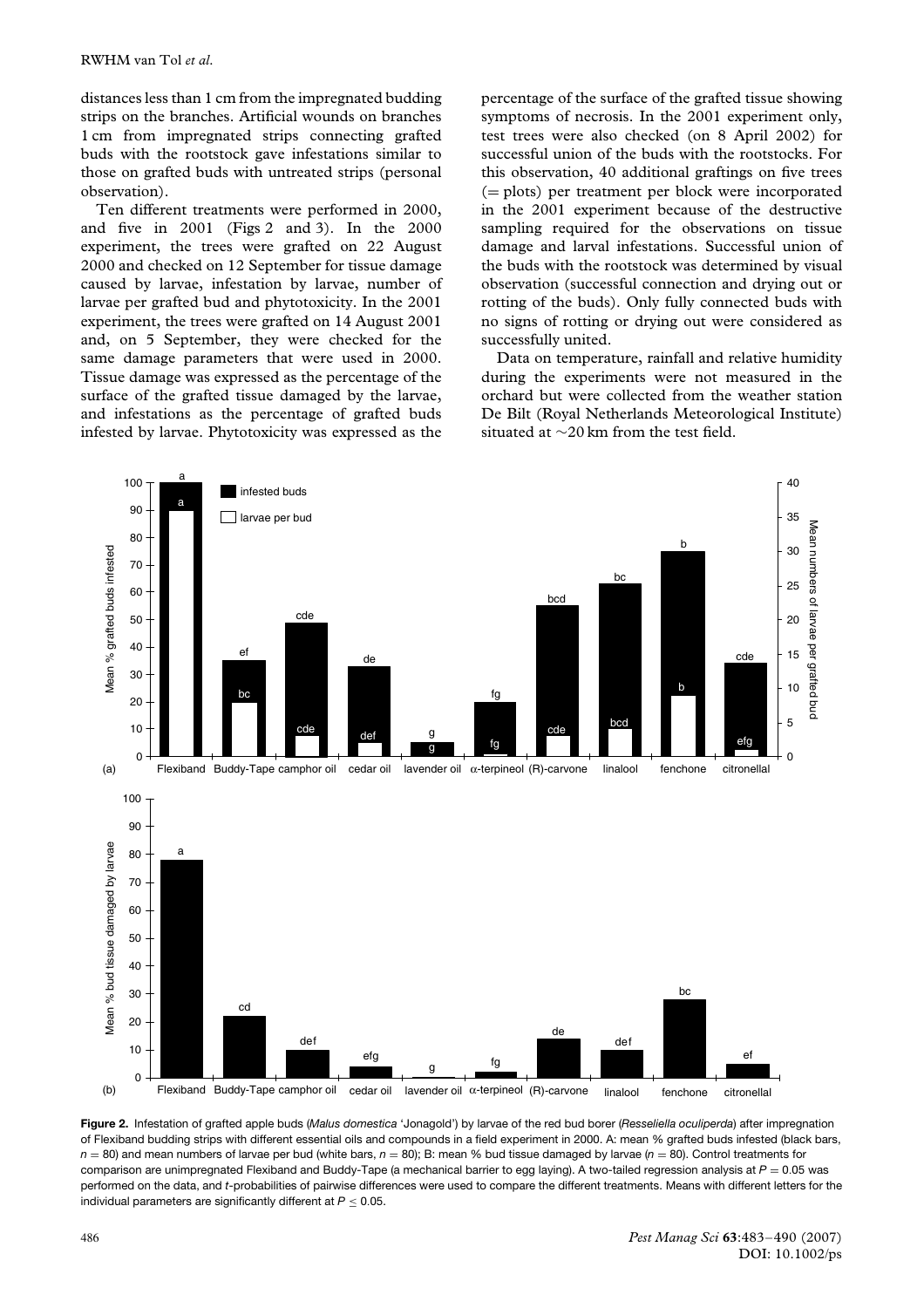

**Figure 3.** Infestation of grafted apple buds (*Malus domestica* 'Jonagold') by larvae of the red bud borer (*Resseliella oculiperda*) after impregnation of Flexiband budding strips with lavender oil or *α*-terpineol in a field experiment in 2001. A: mean % grafted buds infested (black bars, *n* = 80) and mean numbers of larvae per bud (white bars, *n* = 80); B: mean % bud tissue damaged by larvae (black bars, *n* = 80) and mean % grafted buds united successfully (white bars,  $n = 40$ ). Control treatments for comparison were unimpregnated Flexiband, Flexiband sprayed with deltamethrin directly after grafting and Buddy-Tape (a mechanical barrier to egg laying). A two-tailed regression analysis at  $P = 0.05$  was performed on the data, and *t*-probabilities of pairwise differences were used to compare the different treatments. Means with different letters for the individual parameters are significantly different at  $P \leq 0.05$ .

## **2.4 Statistical analyses**

A two-tailed regression analysis (ANOVA) at  $P = 0.05$ was performed using the GenStat 5.0 computer program, $^{12}$  after angular transformation of the original data on the numbers of infested buds, larval damage to the grafted tissues and the numbers of buds united successfully with the rootstocks, and after log transformation  $[x' = log_{10}(x + 0.5)]$  of the numbers of larvae found in the grafted buds. After the analyses, *t*-probabilities of pairwise differences were used to compare results given by different treatments.

## **3 RESULTS**

#### **3.1 Release of compounds from budding strips**

The evaporation of the volatiles from the impregnated strip indicates a different release pattern in time for only a few of the main components (Fig. 1). The 'in duplo' measurement of each treatment does not allow statistical analysis of the differences, and only indications of differences in release of compounds from the strips are given. Of the single compounds tested (Fig. 1D), *R*-fenchone, citronellal and linalool showed a similar pattern of fast release in time, whereby after 2 days 85–90% of the initial amount was released, and after 3 days 95%. For *R*-carvone, 66% was released after 2 days, 85% after 3 days and 98% after 7 days. The compound with a relatively slow, near-linear release pattern in time was *α*-terpineol. Release of the initial amount present in the strip after 2, 3 and 7 days was respectively 38, 50 and 94%. Linalool, as one of the main compounds in the essential oil of *L. angustifolia* and *C. camphora*, showed a similar release pattern as part of the oils when compared with the single compound tested (Figs 1B, C and D). Camphor, as part of the essential oil of *J. virginiana* and *C. camphora* (Figs 1A and B), also showed a similar release pattern in both oils (Fig. 1D). The volatile 1,8-cineole, as part of the essential oil of *J. virginiana* and *C. camphora* (Figs 1A and B), showed an identical fast release in time, whereby 1 day after exposure to the open air more than 80% of the compound had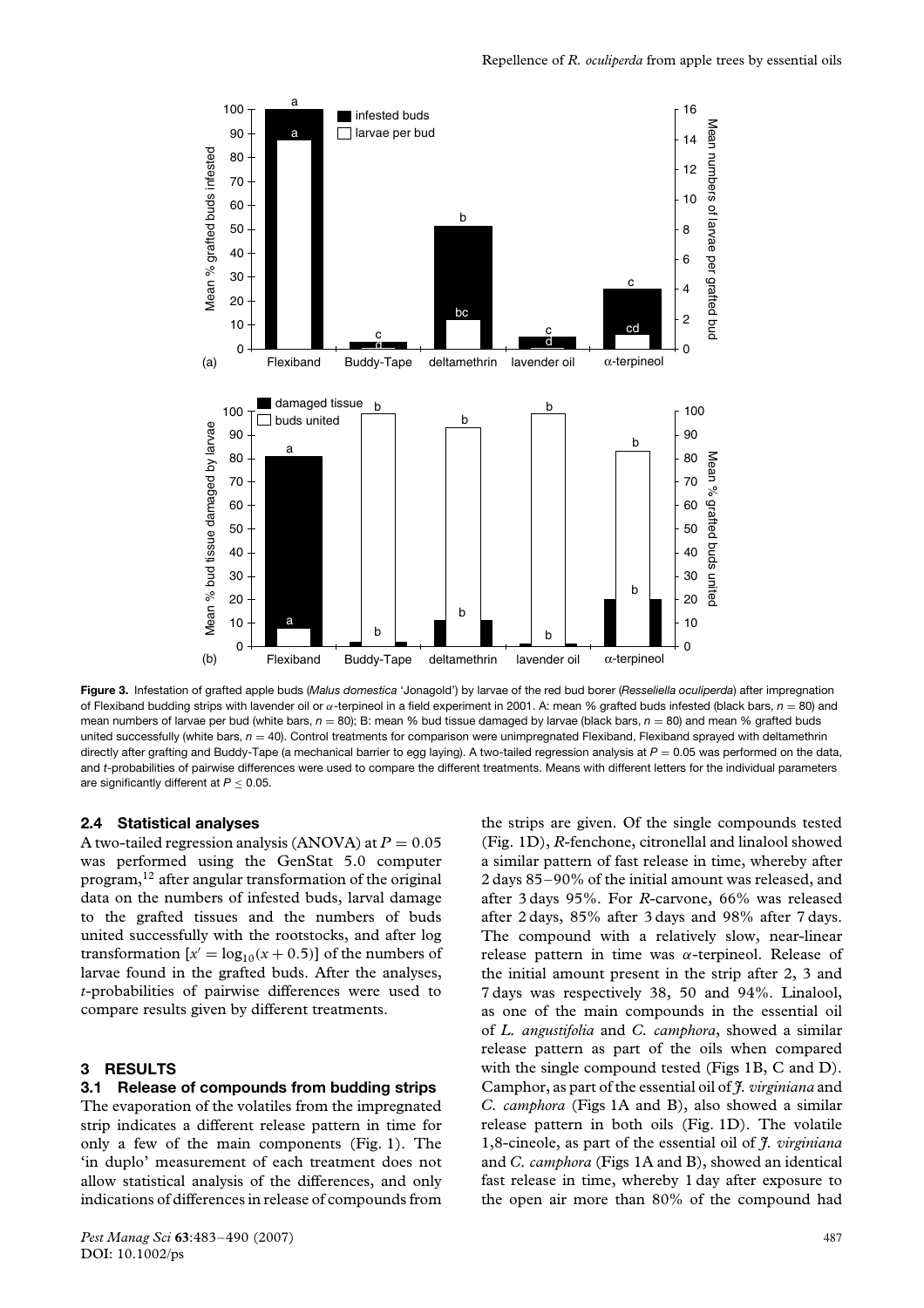evaporated. Unique compounds present in only one of the tested essential oils were *α*-thujone in *J. virginiana* and linalyl acetate in *L. angustifolia*. The volatile *α*thujone showed a fast release pattern similar to that of most other components tested, while linalyl acetate resembled the slower release pattern of *α*-terpineol. After 2, 3 and 7 days exposure to the open air, 39, 69 and 90% respectively of the initial amount of linalyl acetate present in the strip had evaporated.

## **3.2 Field experiments**

The 2000 experiment was exposed to a heavy infestion of the red bud borer. All of the grafted buds taped with Flexiband without repellent were infested (Fig. 2A), with 36 larvae per bud (Fig. 2A) damaging 78% of the bud tissues (Fig. 2B) and no acceptable union of any of the buds with the rootstocks. All the potential repellents evaluated, and Buddy-Tape, reduced infestations, the numbers of larvae per bud and the amount of tissues damaged compared with the Flexiband control treatment. Buddy-Tape gave only limited protection against the red bud borer, with 35% of the grafted buds infested, eight larvae per bud and 22% of the grafted tissues damaged by the larvae. The volatiles decreased bud infestation by 25–95%, the most effective being lavender oil (95% reduction) and  $α$ -terpineol (80% reduction) (Fig. 2A). (*R*)-(−)-Fenchone decreased the numbers of larvae by 75%, to nine per bud; all the other repellents decreased the numbers of larvae by *>*85%, with cedar oil (1–2 larvae per bud), lavender oil (0.2), *α*-terpineol  $(0.5)$  and citronellal  $(1-2$  per bud) being the most effective (Fig. 2A). The least damaged bud tissue was given by cedar oil (5%), lavender oil (0.3%) and  $\alpha$ terpineol (2.0%) (Fig. 2B). No phytotoxic symptoms were found with any of the treatments.

The mean daily air temperature (1 m above the soil) at the meteorological station during the experiment (21 days) varied between 13.8 and 19.5 °C. The maximum day temperature was between 20 and 23 ◦C on 13 days, 26 ◦C on 1 day, and *<*20 ◦C on the other 7 days of the experiment. Rainfall varied between 2.8 and 7.8 mm per day for 7 days, with no rainfall during the other days of the test period. Average relative humidity during the whole experiment varied between 70 and 96%.

The results of the 2001 field experiment (Fig. 3) were very similar to those obtained from the previous experiment, although the Buddy-Tape was more effective in 2001, giving only 3% infested buds, while the red bud borer larvae infested 100% of the buds with unimpregnated Flexiband strips (Fig. 3A). Flexiband gave 8% acceptable union of the grafts, while all other treatments gave *>*85% acceptable union of the grafts (Fig. 3B). No phytotoxic symptoms were found for any of the tested treatments.

The mean daily average air temperature in the test period (22 days) varied between 13.5 and 24.4  $°C$ . The maximum air temperatures were between 25 and 32 ◦C on 9 days, between 20 and 23 ◦C on 8 days and *<*20 ◦C on 5 days in the test period. Rainfall varied between 1.3 and 13.9 mm per day for 7 days, with no rainfall during the other days of the test period. Average relative humidity during the test period was between 75 and 95%.

# **4 DISCUSSION**

# **4.1 Field efficacy repellents**

Protection of freshly grafted apple trees from the red bud borer is only needed during a short period of time, since the females are attracted only to the odour of fresh wounds of the trees, or at least they are only able to lay eggs and successfully infest the trees via these fresh wounds. Usually the unions have healed and become less attractive for the midges within 1 or 2 weeks after grafting. This short period of protection needed allows the use of highly volatile repellents impregnated in the budding strips. The authors were able to protect grafted buds of apple trees equally well by incorporation of *α*terpineol (20% infested buds) and lavender oil (5% infested buds) in the budding strip. Lavender oil, an environmentally friendly alternative considered GRAS (Generally Recognized As Safe), $13$  is protecting the grafted buds equally as well as the product Buddy-Tape and even better than the insecticide deltamethrin. The advantage of the product Flexiband with a repellent incorporated, compared with Buddy-Tape, is found in a reduced risk for the grower. Buddy-Tape, if damaged, can still give unacceptable infestation levels, as the field trial of 2000 showed, where 35% infested buds was found, as opposed to only 5% infested buds in 2001. Some growers are evidently not too careful with Buddy-Tape. They pull too strongly, which may result in small cracks in the strip. A more important reason for growers to replace Buddy-Tape with odour-impregnated Flexiband is, however, the risk that, owing to extreme weather conditions in autumn, an early breakdown (extreme warm) or no breakdown (extreme cold and wet) of the Buddy-Tape will occur. The extra labour growers faced in removing or replacing the strips in these years caused unacceptable economic damage. The insecticide deltamethrin, although killing the hatched larvae, did not seem to prevent oviposition by the midges. This caused some tissue damage (11%) by larvae feeding on a relatively high percentage of the trees initially infested (51%), which, although not leading to a lower percentage of graft union (93%), produced the risk of weak unions leading to breaking or slow growth of the fruit-producing trees. Growers generally consider more than 5% loss of grafted trees as economical damage (personal communication).

# **4.2 Odour composition and efficacy**

As the release profile of the essential oils from the Flexiband show (Fig. 1), all major compounds in these oils have almost completely evaporated from the budding strip within 7 days after exposure to the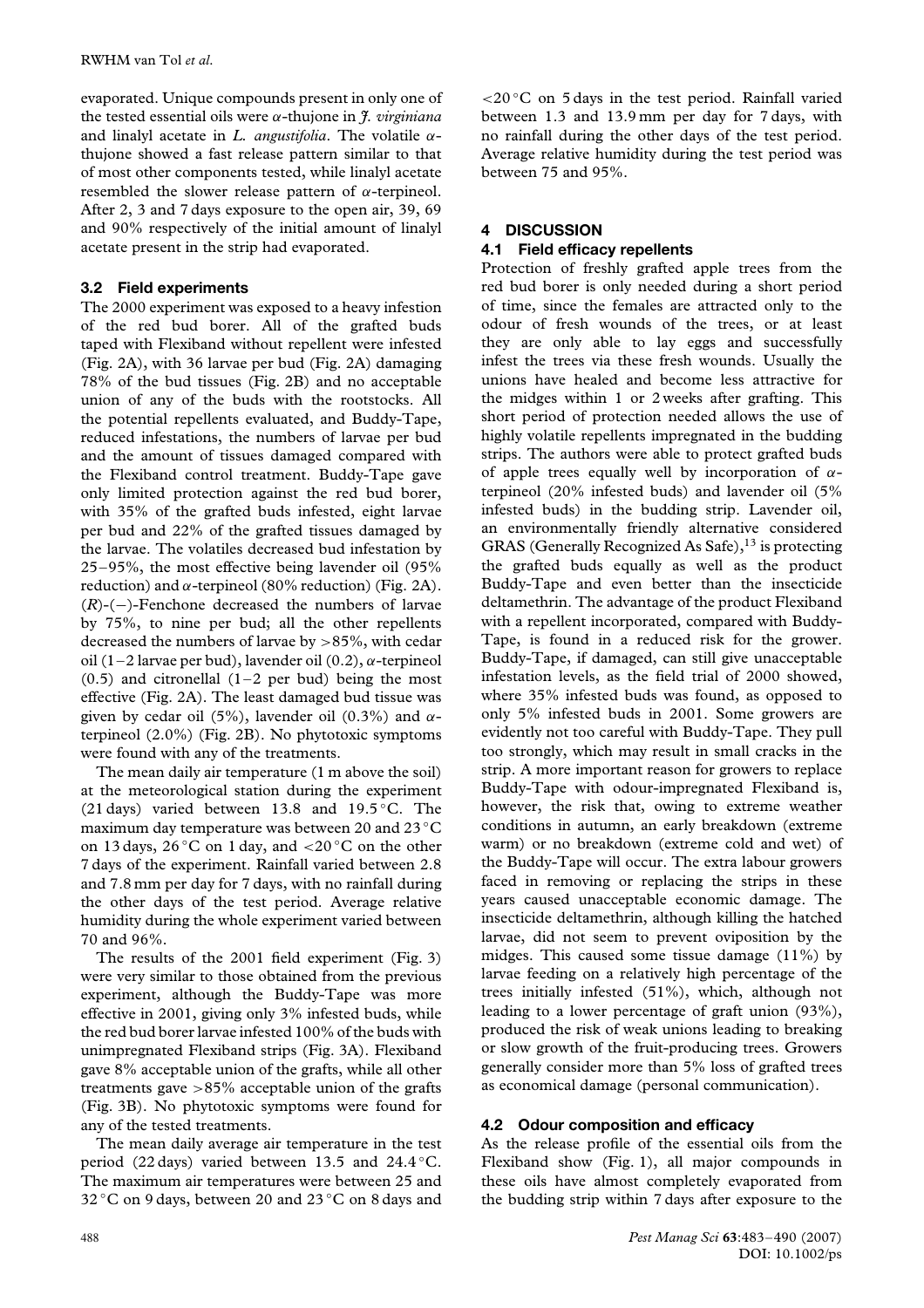open air. The best performing repellent, considering reduction in infestation and number of larvae per bud, is lavender oil, of which the major component, linalyl acetate, is also one of the slowest releasing from the strip compared with the other compounds. The next best performing compound, *α*-terpineol, also shows a relatively slow release pattern from the budding strip. Although it still needs experimental proof, a relation between effective midge repellence and release pattern of these specific components is possible. The high efficacy (5% infested buds) of the essential oil of lavender, *L. angustifolia*, is likely to be related to the presence of linalyl acetate (44% of total oil) because the only other main compound in this oil (linalool, 39% of total oil) shows poor performance in controlling the red bud borer as a pure compound (63% infested buds) as well as part of *C. camphora* oil (49% infested buds). The relationship discussed between repellence and the major compounds present in essential oils considers the minor compounds in the oils not to be important. This can, however, only be confirmed by testing all minor compounds singly for efficacy. Further, unknown synergistic effects between major compounds and minor compounds may contribute to the overall efficacy of plant essential oils. The importance of single non-active compounds present in natural oils was shown in the control of the spider mite *Tetranychus urticae* Koch by rosemary oil.14 An artificial mixture of all single mite-toxic compounds found in the natural oil could not equal the toxicity of the natural oil, but addition of the nontoxic compounds to that mixture did equal the toxicity of the natural oil, indicating a synergistic effect of the active and inactive compounds. Although in that study toxicity and not repellence was studied, it is possible that single non-repellent compounds could also synergistically contribute to the repellence of the midges. However, this needs experimental proof.

As a last remark, the influence of weather conditions in the field should be considered. While the authors measured release from the tapes over time at fixed conditions of temperature (∼20 ◦C) and no wind or other typical outside weather conditions (e.g. precipitation), release may be faster or slower in the field than in the laboratory, resulting in differences in efficacy of control. Comparing the weather conditions in both test years, the air temperature was on average higher in 2001 than in 2000. In 2001 there were 9 days with a maximum day temperature between 25 and 32 ℃, while in 2000 only 1 day exceeded 25 °C. Other weather conditions were more or less the same in both years. The control results with the equivalent and more effective treatments, lavender oil and  $\alpha$ -terpineol, in both test years do not indicate any influence of temperature on efficacy.

## **4.3 Product development**

The authors are currently developing Flexiband with lavender oil and not with single compounds to a commercial product because of the following:

- 1. *Registration problems.* The natural oil is expected more easily to obtain legal registration for pest control than a single compound
- 2. *Organic growers.* For organic growers a natural oil is acceptable for use, while this is doubtful for a single compound that has no clear natural origin of extraction.
- 3. *Bud union.* A small increase in tissue damage (e.g. higher for budding strips treated with *α*-terpineol than for strips treated with lavender oil) may lead to partial and thus substantial weaker connection of the buds with the rootstock and hence more damage to the older trees when bearing fruit (breaking or bad growing through heavy weight of branches, fruit and or wind and storm damage).
- 4. *Cost aspects of the product.*

A main concern for product development is to ensure constant high repellence, in spite of unavoidable variance in oil composition by the use of oil batches of different origin. For lavender oil the amount of linalyl acetate present seems critical for effective repellence of the red bud borer, but the total composition of all compounds in the natural oil may be critical for efficacy as well. Batches of oil should, therefore, always be checked for composition of the main compounds before use. The authors' tested lavender oil contained near-equal amounts of linalyl acetate (44%) and linalool (39%) and is currently used as a standard for use in their product. Further testing of different batches of lavender oil with different contents of these and other compounds (e.g. testing single compounds) is essential for determining how critical the composition of the oil is for repellence. Currently, field tests with several test products are being performed to optimise the product for control. The company Fleischhauer K.G., which produces Flexiband, is involved in developing a suitable product for growers.

Successful examples of repelling insect pests with essential oils in the open field that make it to marketable products are very limited. Most results are restricted to laboratory tests and very few to greenhouse trials where the costs of the amounts of oils relative to control efficacy are economically not feasible.9 Only fumigation of stored products, giving near-100% control, may compete with the traditional control methods at this moment.<sup>10</sup> Success in the open field with the highly volatile repellents is due to the very specific local control of this pest insect over a short time period (3–7 days).

## **ACKNOWLEDGEMENTS**

This project was financed by the Product Board for Horticulture (Productschap Tuinbouw) in the Netherlands. The authors would like to thank A van de Zanden, Puiflijk, The Netherlands, for his permission to perform experiments on his apple orchard, Frank Nouwens and Ton van Fulpen of Applied Plant